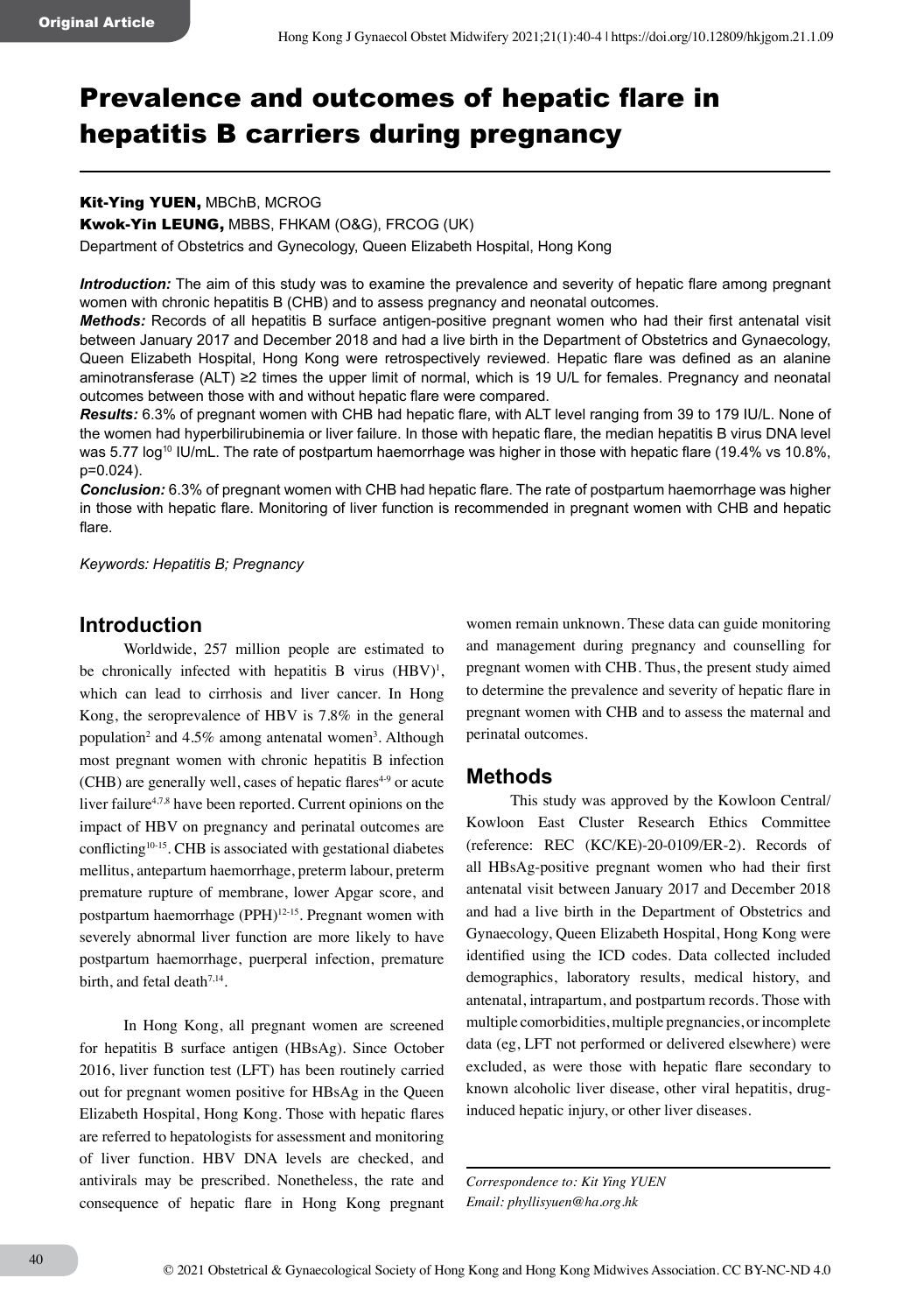Hepatic flare was defined as an alanine aminotransferase (ALT) level  $\geq 2$  times the upper limit of normal<sup>16</sup>, which is 19 U/L for females<sup>17</sup>. Its severity was determined based on the ALT level, any episode of liver decompensation (including ascites, variceal bleeding, or hepatic encephalopathy), and bilirubin and HBV DNA levels.

Pregnancy outcomes between those with and without hepatic flare were compared, including rates of antepartum complications (antepartum haemorrhage, pre-eclampsia, gestational diabetes mellitus, intrauterine growth restriction, and preterm premature rupture of membrane), delivery gestational age, rate of preterm delivery, intrapartum and postpartum outcomes (rate of induction of labour, mode of delivery, blood loss, and PPH [blood loss of  $>500$  mL<sup>18</sup>]), and neonatal outcomes (rate of fetal distress, birth weight, Apgar score at 5 minutes, and neonatal intensive care unit admission).

Statistical analysis was performed using SPSS (Mac version 26; IBM Corp, Armonk [NY], US). Continuous variables were analysed using the t-test and categorical variables using the Chi-squared test or Fisher's exact test. A p value of <0.05 was considered statistically significant.

#### **Results**

Of 661 (5.8% of the total) pregnant women with CHB, 169 were excluded owing to no LFT performed (n=8), miscarriages or termination of pregnancy (n=30), lost to follow-up or delivery in other hospitals (n=117), or twin

pregnancies (n=14). None of these cases had other known underlying liver disease or multiple comorbidities. The remaining 492 women were included for analysis (Figure). The median gestational age when the LFT was taken was 21 weeks. There were more nulliparous women in the hepatic flare group  $(61.3\% \text{ vs } 42.2\% \text{.)} = 0.042$ . Table 1).

31 (6.31%) pregnant women with CHB had hepatic flare at booking, with an ALT level ranging from 39 to 179 (median, 50) IU/L. Of them, 27 (87%) had ALT  $\geq$ 2 times the upper limit of normal and four (12.9%) had ALT  $\geq 5$ times the upper limit of normal. All women had normal bilirubin levels  $(5.23 \pm 2.54 \mu mol/L)$ , and none had liver failure during pregnancy.

Of the 31 women with hepatic flare, 23 (74.2%) had HBV DNA checked, with levels ranging from 17.7 IU/mL to >9  $\log_{10}$  IU/mL (median, 5.77  $\log_{10}$  IU/mL). The level was  $\geq$ 5.3 log<sub>10</sub> IU/mL in 15 (65%) women and  $\geq$ 7 log<sub>10</sub> IU/mL in nine (39%) women. There was no correlation between ALT and HBV DNA levels (*r*=0.005, p=0.982). Antiviral drugs were initiated in 21 (4.2%) women to prevent maternal-to-child transmission. Of them, 13 had hepatic flare and eight had HBV DNA levels  $>5.3 \log_{10}$  IU/mL.

Women with hepatic flare had a higher rate of PPH  $(19.4\% \text{ vs } 10.8\%, \text{p=0.024})$  but a similar volume of blood loss during delivery (342 mL vs 307 mL, p=0.402), and had a higher Apgar score at 5 minutes (8.61 vs 8.31, p=0.017) but a similar rate of having an Apgar score <7 at 5 minutes (0% vs 1.1%, p=0.721) [Table 2].



*Figure. Flowchart of inclusion of pregnant women with chronic hepatitis B and hepatic flare*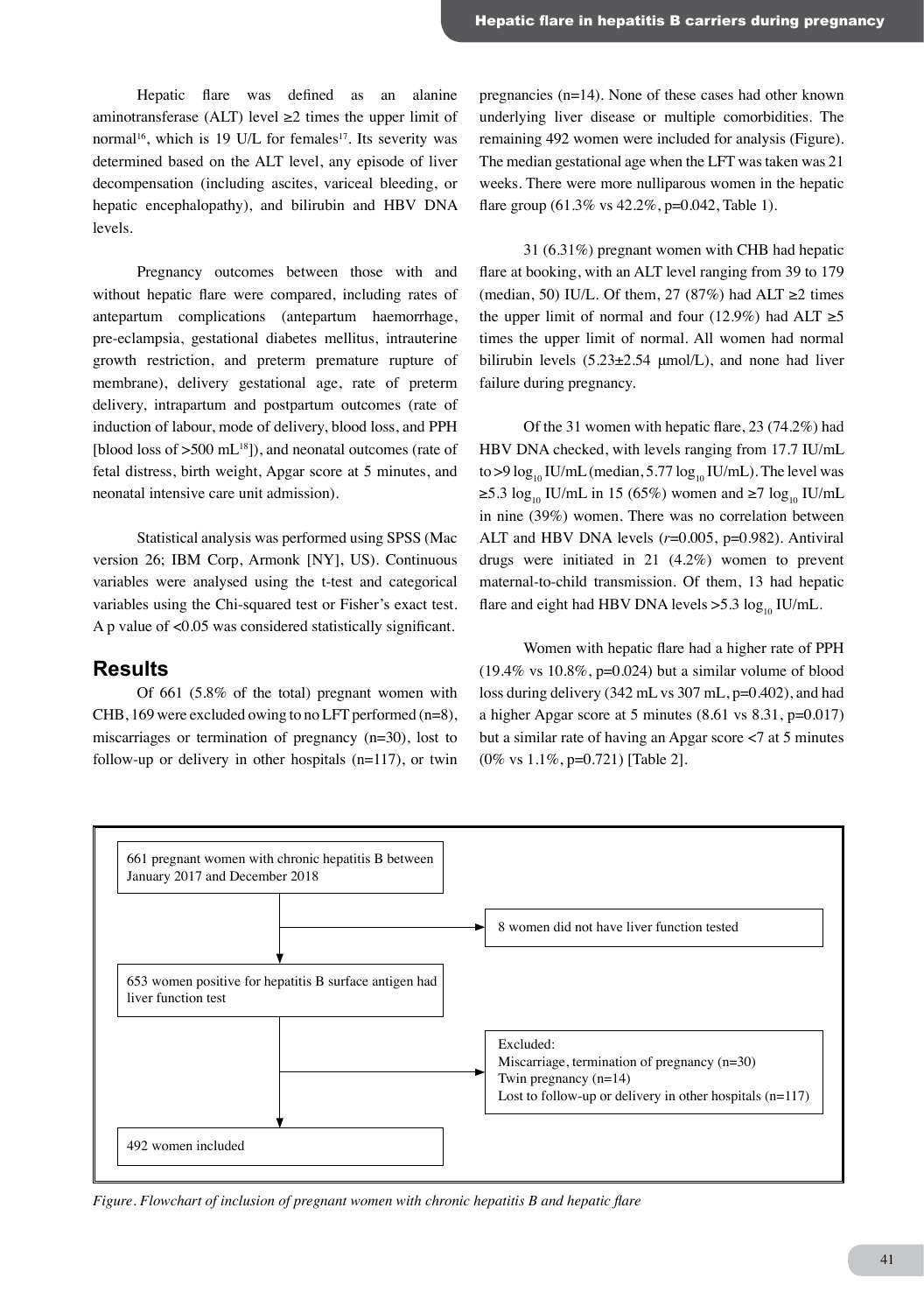|  |  | Table 1. Pregnant women with chronic hepatitis B stratified by the presence of hepatic flare |  |
|--|--|----------------------------------------------------------------------------------------------|--|
|--|--|----------------------------------------------------------------------------------------------|--|

| Demographic              | Without hepatic flare $(n=461)$ | With hepatic flare $(n=31)$ | p Value |
|--------------------------|---------------------------------|-----------------------------|---------|
| Maternal age, y          | $33.52 \pm 4.05$                | $33.29 \pm 4.18$            | 0.756   |
| Advanced maternal age    | 182 (39.5)                      | 9(29)                       | 0.262   |
| Body mass index, $kg/m2$ | $21.63 \pm 3.32$                | $22.68 \pm 3.88$            | 0.092   |
| Nulliparous              | 195 (42.3)                      | 19(61.3)                    | 0.042   |
| Smoking                  | 18(3.9)                         | 1(3.2)                      | 0.849   |
| Drinking                 | 1(0.2)                          | 0(0)                        | 0.937   |
| Substance abuse          | 3(0.7)                          | 0(0)                        | 0.822   |
| Education level          |                                 |                             | 0.900   |
| Primary                  | 10(2.2)                         | 1(3.2)                      |         |
| Secondary                | 245(53.1)                       | 17(54.8)                    |         |
| Tertiary                 | 206(44.8)                       | 13(41.9)                    |         |

 $*$  Data are presented as mean  $\pm$  standard deviation or No. (%) of pregnant women

|                           | Table 2. Pregnancy and neonatal outcomes of pregnant women with chronic hepatitis B stratified by the |  |  |  |  |
|---------------------------|-------------------------------------------------------------------------------------------------------|--|--|--|--|
| presence of hepatic flare |                                                                                                       |  |  |  |  |

| Pregnancy and neonatal outcome         | <b>Liver function test</b> |                  | p Value |
|----------------------------------------|----------------------------|------------------|---------|
|                                        | Normal $(n=461)$           | Abnormal (n=31)  |         |
| Antepartum haemorrhage                 | 24(5.2)                    | 1(3.2)           | 0.522   |
| Pre-eclampsia                          | 8(1.7)                     | 1(3.2)           | 0.446   |
| <b>Gestational diabetes</b>            | 70(15.2)                   | 7(22.6)          | 0.304   |
| Intrauterine growth restriction        | 14(3.0)                    | 1(3.2)           | 0.629   |
| Preterm premature rupture of membrane  | 8(1.7)                     | 0(0)             | 0.592   |
| Preterm delivery                       | 30(6.5)                    | 1(3.2)           | 0.711   |
| Gestational age, weeks                 | $38.45 \pm 1.69$           | $38.32 \pm 1.45$ | 0.679   |
| Induction of labour                    | 196(42.5)                  | 18(58.1)         | 0.091   |
| Mode of delivery                       |                            |                  |         |
| Vaginal                                | 284(61.6)                  | 15(48.4)         | 0.133   |
| Instrumental                           | 33(7.2)                    | 5(16.1)          |         |
| Caesarean section                      | 144 (31.2)                 | 11(35.5)         |         |
| <b>Blood</b> loss                      | 307.26±10.41               | 341.94±38.17     | 0.402   |
| Postpartum haemorrhage                 | 50(10.8)                   | 6(19.4)          | 0.024   |
| Birth weight, g                        | 3155.32                    | 3085.48          | 0.405   |
| Fetal distress                         | 12(2.6)                    | 1(3.2)           | 0.603   |
| Apgar score at 5 min                   | 8.31                       | 8.61             | 0.017   |
| Apgar score $< 7$ at 5 min             | 5(1.1)                     | 0(0)             | 0.721   |
| Neonatal intensive care unit admission | 65(14.1)                   | 4(12.9)          | 0.553   |

\* Data are presented as mean  $\pm$  standard deviation or No. (%) of pregnant women

# **Discussion**

In the present study, the incidence of hepatic flare was 6.3%, which is lower than the 9% to 14% reported from other studies<sup>46</sup>. The timing of LFT, which was usually in the second trimester, may account for the lower incidence, as the risk of hepatic flare is highest in the first trimester and then gradually decline during pregnancy<sup>5,19</sup>. The LFT was performed only once at booking and was not repeated if it was normal; flare up in later gestations could have been missed.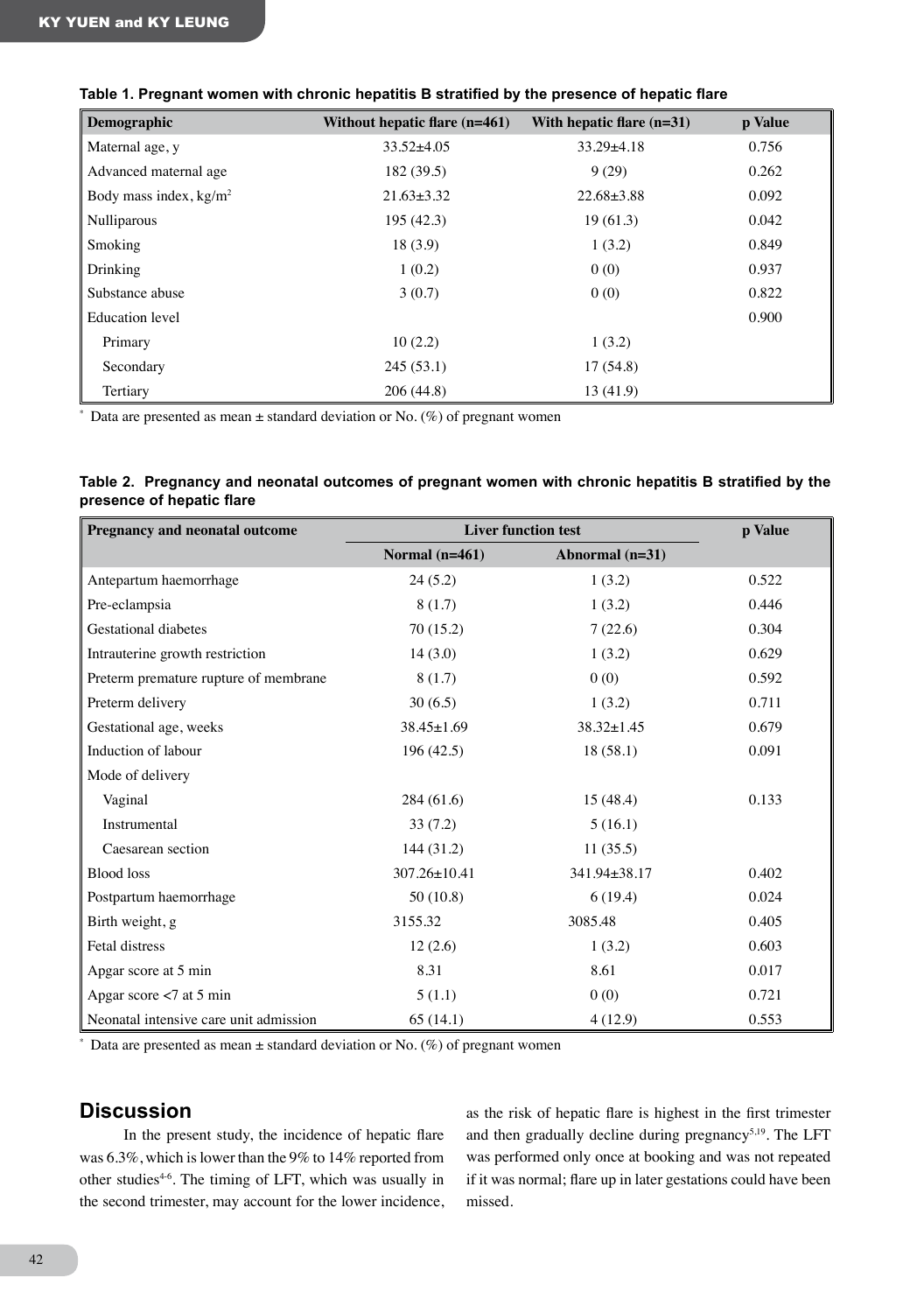In the second and third decades of life, transition from the immune tolerance phase to the immune-active phase of perinatally acquired HBV is common. Spontaneous HBeAg seroconversion is frequently accompanied by an increase in the  $ALT$  level<sup>20</sup>. In addition, pregnancy increases spontaneous  $HBeAg$  seroconversion<sup>21,22</sup>. Routine LFT for pregnant women may identify those in the immuneactive phase of CHB. Immune modulation occurs during pregnancy in order to tolerate paternal semi-allogeneic tissues and prevent fetus rejection<sup>23</sup>. As HBV infection is predominantly an immune-mediated disease<sup>24</sup>, immune and hormonal changes during pregnancy facilitate viral activity and is responsible for hepatic flare during pregnancy<sup>5,7</sup>. This may explain why more nulliparous women, who are more likely to have immune maladaptation<sup>25</sup>, have hepatic flare.

Pregnant women with high viral load are more likely to have hepatic flare<sup>5</sup>. Viraemic mothers have significantly higher ALT level<sup>26</sup>. However, there was no correlation between ALT and HBV DNA levels  $(r=0.005, p=0.982)$ , although half of pregnant women with hepatic flare had HBV DNA level  $>5.3 \log^{10}$  IU/mL. This may be due to the small sample size with HBV DNA level tested, as HBV DNA levels were not checked in most pregnant women with normal ALT level. However, eight women without hepatic flare were found to have high viral loads and were prescribed with antivirals for prevention of maternal-tochild transmission. Checking HBV DNA level routinely in all pregnant women with CHB can identify those with high viral load, even if they do not have flare, so that antenatal antivirals can be prescribed. Since August 2020, HBV DNA level has been assessed for all pregnant women with CHB in our hospital.

The risk of PPH increases in pregnant women with CHB15. During hepatic flare, hepatic cells are damaged, affecting the synthesis of the coagulation factor. In women with hepatic flare, the rates of induction of labour and instrumental delivery were higher, which may account for the higher incidence of PPH.

Obstetric causes of hepatic flare such as preeclampsia and acute fatty liver of pregnancy are difficult to be differentiated from HBV flare during antenatal period<sup>27</sup>. These obstetric causes may also result in increased use of induction of labour or instrumental delivery. However, there was no difference in neonatal outcomes, including the rate of prematurity, birth weight, rate of fetal distress, and neonatal intensive care unit admission.

The treatment goals for CHB in pregnancy are to monitor for any maternal flare and prevent maternalto-child transmission<sup>21,28</sup>. Checking ALT level in HBVinfected pregnant women at booking visits is recommended to screen for possible flare and determine severity and guide management. For many women, the initial diagnosis of HBV infection is made during pregnancy. LFT at booking can determine the severity of liver condition and exclude any unrecognised severe conditions such as liver cirrhosis. Monitoring of liver function in pregnancy can identify pregnant women with hepatic flare who may need antivirals.

The findings of the present study can be used to guide counselling of pregnant women with CHB. Severe hepatic flare with complications can be fatal. Monitoring is advised, and use of antivirals may be indicated. The risk of PPH in those with hepatic flare should be aware. Blood tests for platelet count and coagulation should be performed; any coagulopathy should be reversed.

There are limitations to our study. First, LFT was performed once only during the first antenatal visit. Changes in the later gestation could have been missed, and the effect of pregnancy on liver disease progress cannot be assessed. Second, other causes of deranged live function were not ruled out such as fatty liver or other viral infections. Third, the effect of antiviral treatment to pregnancy outcome was not evaluated. Fourth, the HBeAg status was not checked, so the phase of HBV disease and the effect of HBeAg could not be assessed.

#### **Conclusion**

About 6.3% of pregnant women with CHB had hepatic flare; 12.9% of them had ALT level  $\geq$ 5 times the upper limit of normal. None had liver decompensation. The rate of PPH was higher in pregnant women with hepatic flare. Monitoring of liver function is recommended in pregnant women with CHB and hepatic flare.

#### **Declaration**

The authors have no conflict of interest to disclose.

## **References**

1. World Health Organization. Hepatitis B Fact Sheet. https:// www.who.int/news-room/fact-sheets/detail/hepatitis-b/.